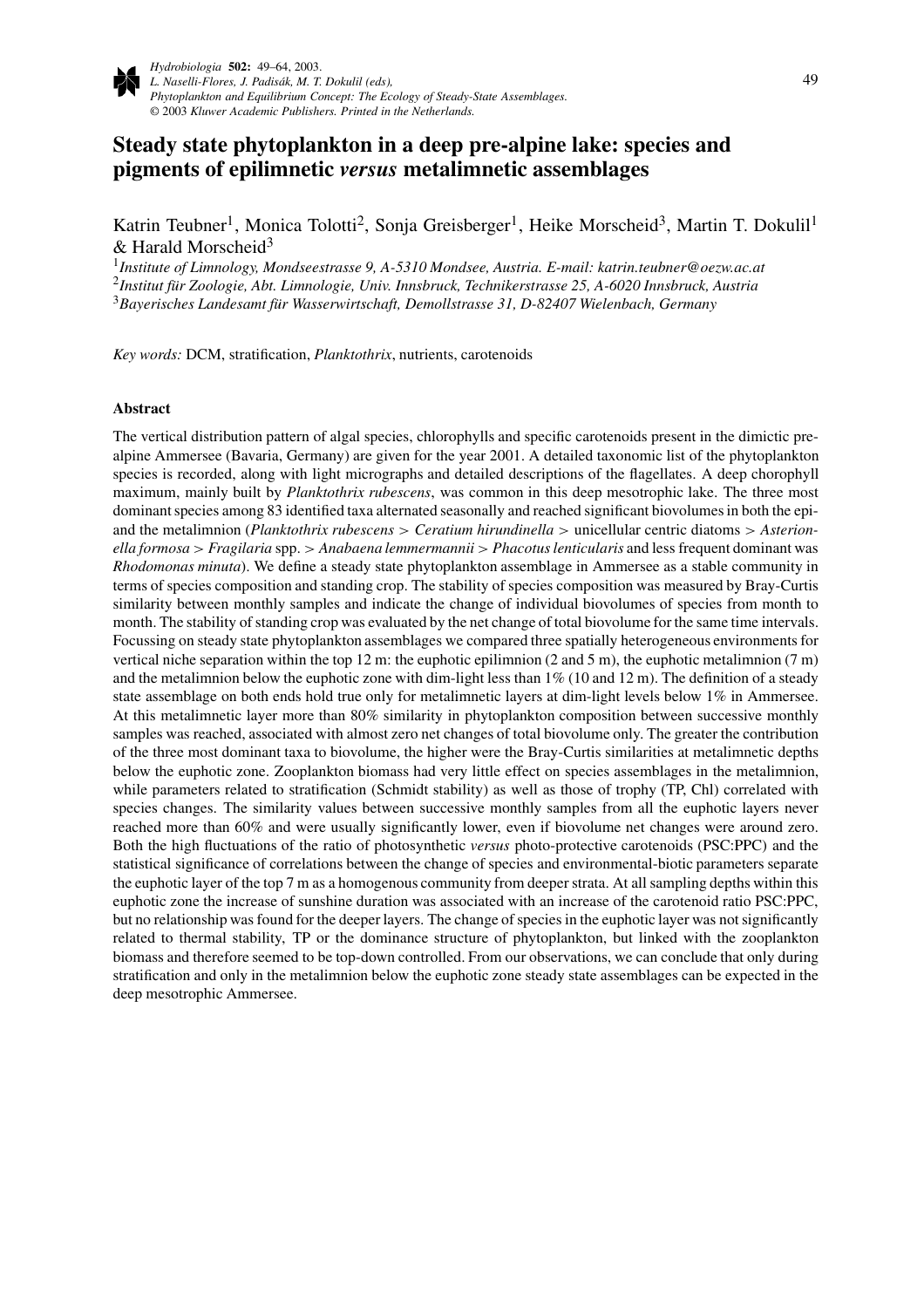### **Introduction**

The thermodynamic term 'steady state' originally coined by studies on chemical reaction kinetics is also used to define growth in continuous culture systems, to describe the persistence of biota, and relatively stable conditions as a whole in an ecosystem like the rain forest or parts of the ocean (e.g. Bannister, 1974; Jannasch, 1974; Sommer, 1985). Here we define a steady state phytoplankton assemblage as a stable community in terms of species composition and standing crop.

Steady state assemblages in the microbiological sense could exist only if production and losses were perfectly balanced independent of time. Intermediate disturbance hypothesis and rescource ratio hypothesis focus on the dynamic of abiotic factors, mainly nutrients, and emphasise the bottom up control on the structure of algal community (e.g. Tilman et al., 1982; Reynolds et al., 1993). Species diversity shaped by nutrients is seen as the response to the number of limiting nutrients (e.g. Interlandi & Kilham, 2001) and to the dynamic of nutrients defined by both quantities – the magnitude and the frequency of pulses (e.g. Sommer, 1995; Polishchuk, 1999). The top-down control on diversity is complex as well as reviewed in Hixon (2002). Approach on chaos theory stresses that the feedback in plankton system itself generates internal dynamics preventing the system from coming to equilibrium (Scheffer et al., 2003).

Results from multispecies chemostat experiments by Sommer (1983) suggest that an inoculumindependent equilibrium in phytoplankton would need at least 3–6 weeks of constant environmental conditions in a lake. We can not expect such a continuous culture situation of constant environmental conditions in nature because of (i) a great variety of factors which may have an influence on phytoplankton succession, and (ii) the seasonality in temperate lakes. Steady state conditions may, however, at least be found in stratified lakes developing simultaneous spatially separated phytoplankton associations in different strata (Haffner & McNeely, 1989; Reynolds, 1992; Lindholm, 1992). We expect that most of the abiotic factors which could have a major influence on phytoplankton dynamics are strongly fluctuating in the surface layer, favouring higher dynamics in species change in the surface than in metalimnetic layers. We performed this study on a mesotrophic, dimictic alpine lake with a deep chlorophyll maximum, mainly built by *Planktothrix rubescens*. During summer stratification from 1997 to 2001, the metalimnetic phytoplankton below the

euphotic zone reached biovolumes on average 30% higher than those in the epilimnion (Teubner, unpubl.). The main emphasis in this paper is on the vertical distribution pattern of algal species and their specific pigments. For practical purposes three criteria must be met according to Sommer et al. (1993) to consider an algal community to be in steady state: (i) no more than three species contribute more than 80% to the total biomass, (ii) the persistence of these species for more than 1–2 weeks and (iii) during this period the total biomass does not significantly change. In this phytoplankton study in Ammersee, we searched for such time periods and depth layers in which steady states are most likely.

We hypothesise that significant differences between the epilimnetic and metalimnetic phytoplankton become evident by both (i) the composition and (ii) the change of composition. In particular, we used a measure for the similarity between successive phytoplankton samples in the respective depth layers to evaluate the monthly change of species composition at different depth layers. We evaluate the applicability of the definition of steady state assemblages given above.

### **Method**

### *Site description*

Ammersee is a mesotrophic dimictic pre-alpine lake near Munich (Bavaria in Germany) with a maximum depth of 81 m and a water volume of 1750  $10^6$  m<sup>3</sup>. Further details on morphometry and trophy were described in Morscheid & Mayr (2002).

### *Sampling and data treatment*

Monthly samples were taken between 10 and 11 a.m. at the deepest point in Ammersee from February to November 2001. Biovolume of phytoplankton of the depth samples 2, 5, 7, 12 and 15 m was estimated from microscopically counted abundance and size measurements of single units of cells or colonies. Samples for pigments and chemical parameters were taken from 0, 2, 5, 7, 10, 12, 15, 20 and 30 m. Pigments were analysed by high performance liquid chromatography (HPLC) in accordance with Wright et al. (1991). One litre of lake water was filtered (Whatman GF/F). The filter was frozen and extracted by 90% acetone. To maintain the calibration settings, a mixed pigment standard was used containing caroten-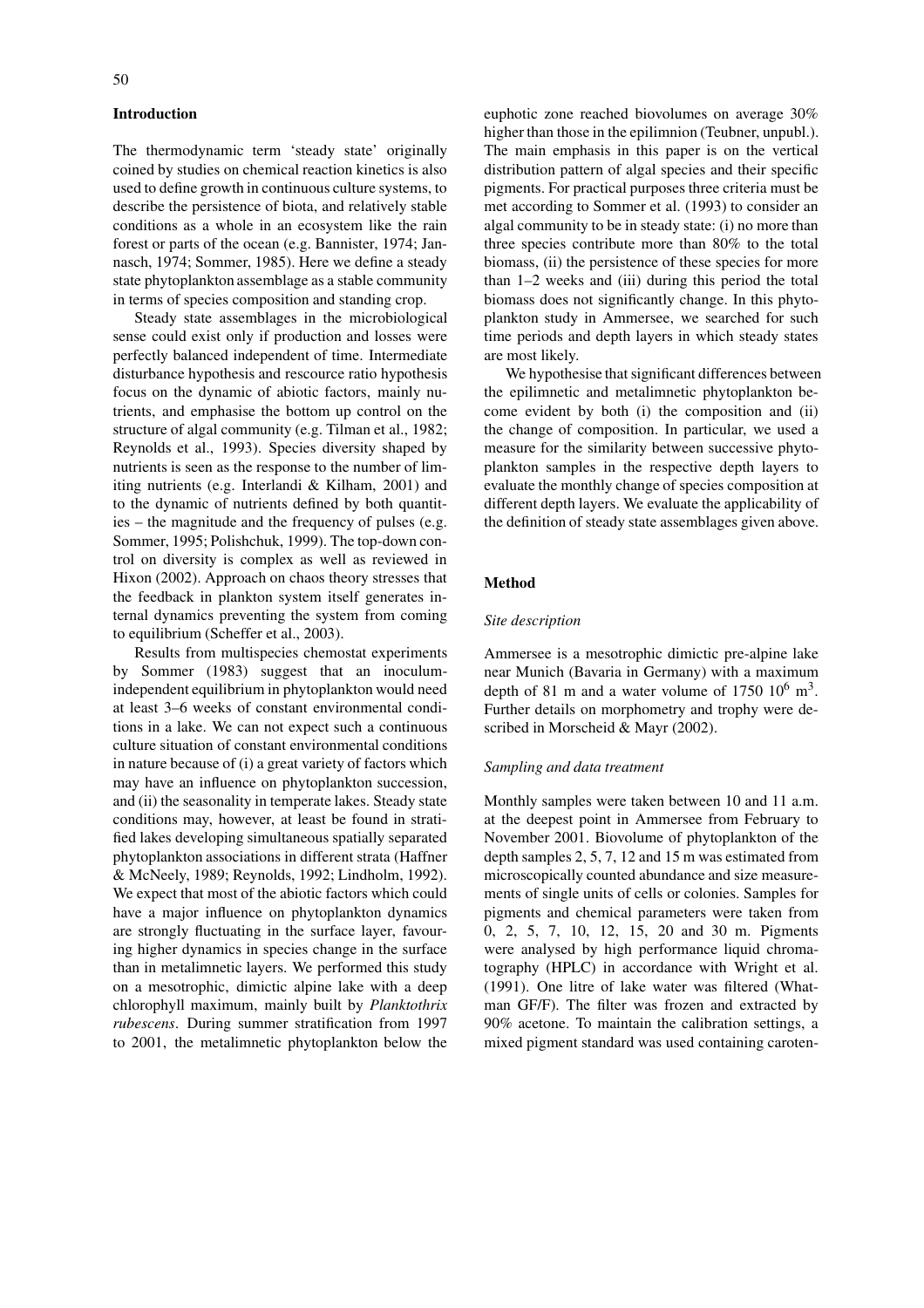

*Plate 1.* Flagellates from Ammersee. (A) *Phacotus lenticularis* (B) *Peridiniopsis* spec. (C) *Gymnodinium helveticum*, (D 1–2) *Katablepharis* cf. *ovalis*, (E) *Cryptomonas* cf. *erosa*, (F) *Rhodomonas lens*, (G) *Chrysochromulina parva*, (H) *Kephyrion* cf. *rubri-claustri*, (I) *Dinobryon acuminatum*, (J) *Dinobryon bavaricum* (bars = 10 *µ*m).

oids in quantitative proportion to chlorophyll-*a* as measured in algal cultures and described in Wilhelm et al. (1991), respectively. Carotenoids in Figure 4 were categorised according to their distinct function as 'photo-synthetic carotenoids (PSC)', such as fucoxanthin and fucoxanthin-like pigments, peridinin, prasinoxanthin and *α*-carotene involved in light harvesting, and photo-protective carotenoids (PPC), which are the remaining carotenoids protecting the cells against photo-oxidation (Rowan, 1989; Bricaud et al., 1995; Stuart et al., 1998). The ratio PSC:PPC was related to the sunshine duration averaged over the 21 days before sampling, because this time interval was best related to the pigment ratio when compared with stepwise intervals from 1 to 33 days.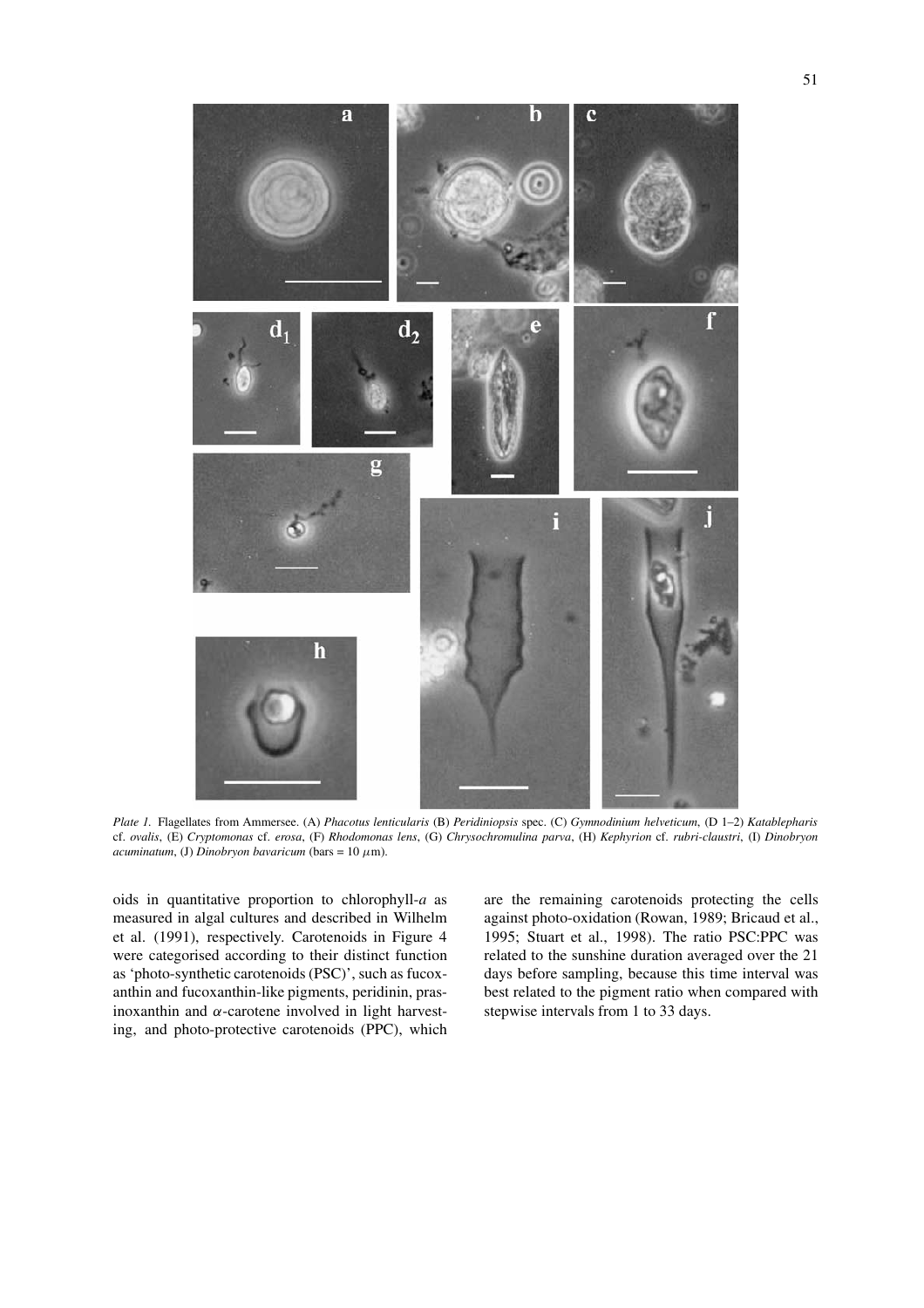**pages 52-55 not shown** *Hydrobiologia* **502:** 49–64, 2003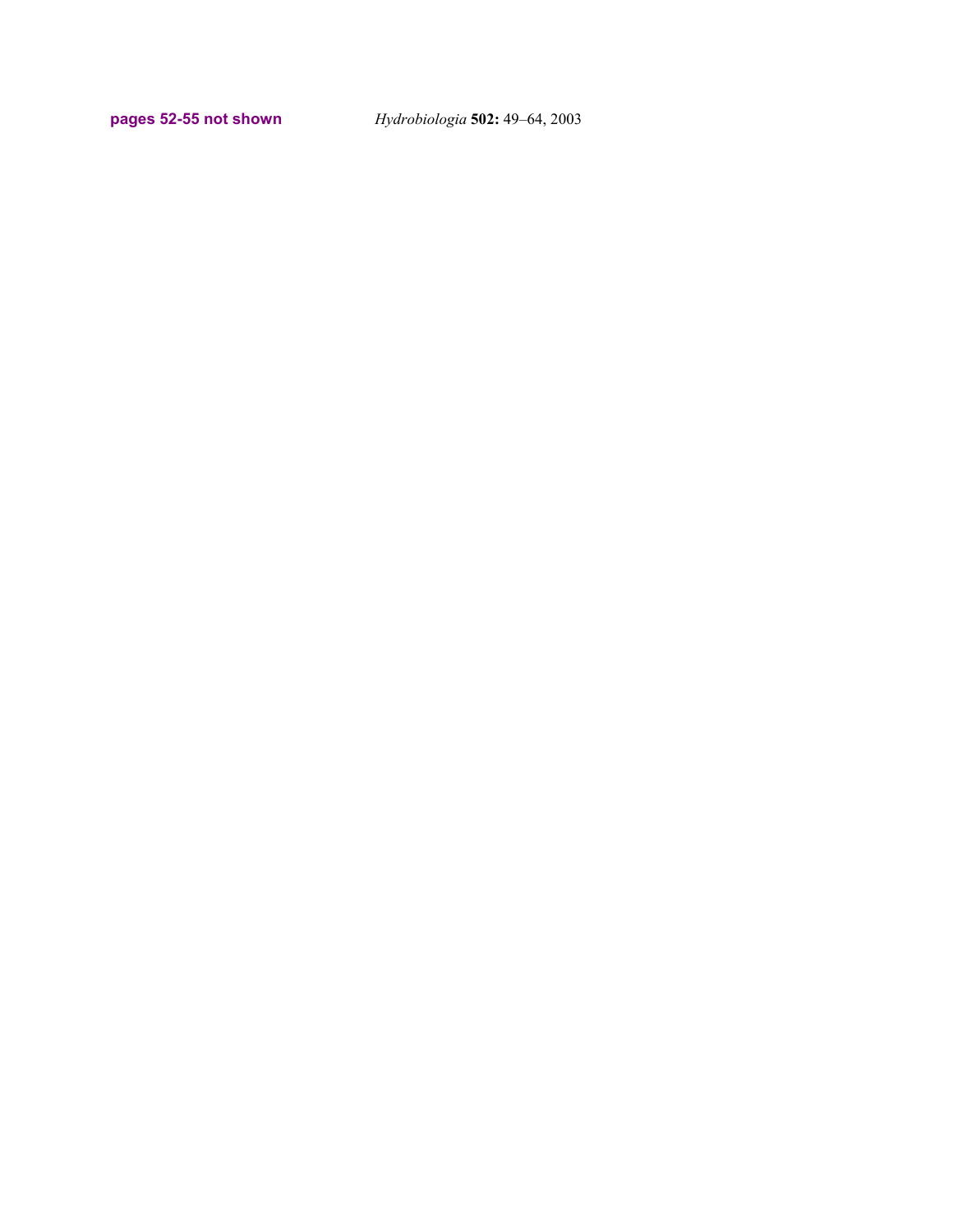

lost

12月二十

 $J:Z$ 

**DECK** 

 $10<sup>10</sup>$ 

 $\overline{2}$ 

5

 $\overline{7}$  $\sqrt{2}$ 

 $10$  -  $\sim$   $\sim$ 

12郎本1

Ć

 $0.6$ 

D

Ceratium hirundinella

 $0.2 0.4$ 

*Figure 2.* Vertical distribution of the biovolume in mm<sup>3</sup> l <sup>−</sup><sup>1</sup> of haptophytes (A – *Chrysochromulina parva*) chrysophytes (B – *Pseudokephyrion* cf. *entzii*), chlorophytes (C – *Phacotus lenticularis*), dinoflagellates (D – *Ceratium hirundinella*,J– *Woloszinskia*/*Peridiniopsis*,K– *Gymnodinium helveticum*), cryptophytes (E – *Cryptomonas erosa*,F– *Rhodomonas minuta*,G– *R. lens*,L– *Katablepharis* cf. *ovalis*), diatoms (H – unicellular centric diatoms, M – *Tabellaria flocculosa*,N– *Fragilaria crotonensis*,O– *Asterionella formosa*) and cyanobacteria (J – *Planktothrix rubescens*). Notched box-whisker plots as in Figure 1.

 $[...]$ 

 $1 - i = -1$ 

Katablepharis cf. ovalis  $0.004$ 

0.008

 $0.012$ 

L

10

1215 로

?】

 $5<sup>1</sup>$ 

711

 $10<sup>1</sup>$ 

12

Biovolume  $\text{[mm}^3 \, 1^{-1}$ 

G

Н

unicellular centric diatoms

 $0.0 \t0.1 \t0.2 \t0.3 \t0.4 \t0.5 \t0.6 \t0.7$ 

rig

 $\ddot{x}$ 

more evenly distributed in the water column. Significant differences in the vertical distribution of individual species are indicated by non-overlapping notches in the box-plots of Figure 2. In particular, *Ceratium hirundinella*, *Cryptomonas erosa* and *Rhodomonas minuta* had significant higher biovolumes at 2 or 5 m, and *Chrysochromulina parva* at 7 m when compared with deep layers. In contrast, *Planktothrix rubescens* developed significant higher biovolumes only at 12 m.

The general vertical distribution pattern for the different algal groups is shown by their respective pigments in Figure 3. Both chlorophyll-*a* and *β*carotene, which are ubiquitous or virtually present in all algae showed the same vertical distribution with a maximum at 10 m indicating the highest phytoplankton biovolume in the deep layer (Fig. 3A, D). Both were significantly related to total biovolume of phytoplankton (chlorophyll-*a*,  $r = 0.86$ ;  $\beta$ -carotene:  $r = 0.65$ ,  $n = 70$ ). Major and minor carotenoids for cyanobacteria shown in Figure 3 E–H and echinenone (not shown) had the similar vertical pattern as chlorophyll-*a* and *β*-carotene. The close relationship

 $\overline{0}$ 

าร†≠

 $0<sub>0</sub>$  $\overline{z}$ 

 $5 \times 1$ 

 $\mathcal{I}$ 

10 F

123

 $0.02 0.03$   $0.04$ 

M

N

∩

P

0.004

Dinobryon divergens

0.002 0.003

 $0.001$ 

তা≍া

 $12 \pm 1$ 

 $0<sub>0</sub>$ 

 $\overline{2}$ 

 $5<sup>1</sup>$ 

 $\bar{7}$ bit

 $10$ 

 $12$ 関.

⊦ba⊱

ŀ×۱.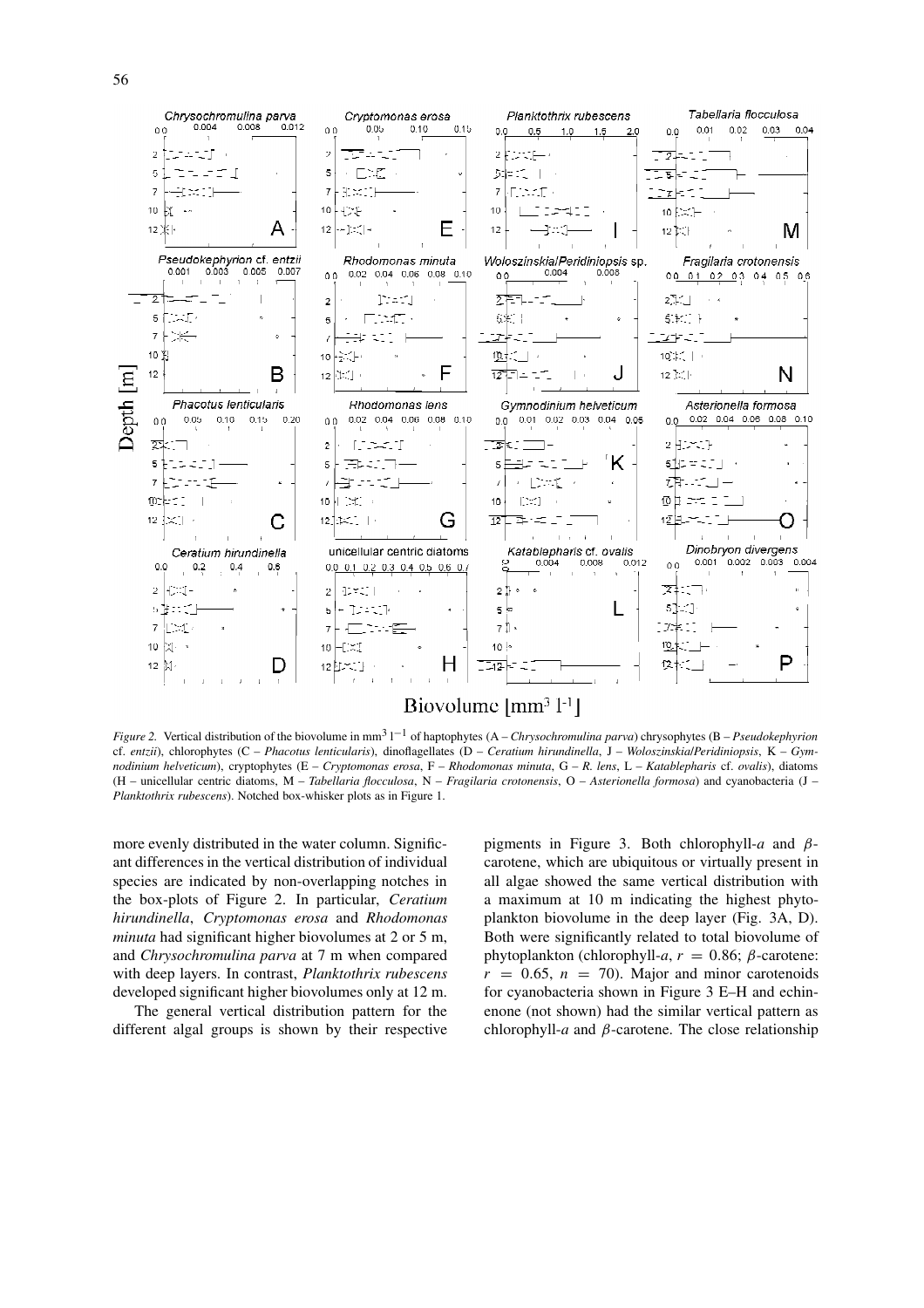

# Concentration  $\mu$ g l<sup>-1</sup> and carotenoid ratio

*Figure 3.* Vertical distribution of the concentration of pigments in  $\mu$ g l<sup>−1</sup> (A–C chlorophylls, D–O carotenoids) and the carotenoid ratio PSC:PPC (P, photo-synthetic carotenoids: photo-protective carotenoids).

between these pigments and both the total biovolume of the cyanobacteria and of *Planktothrix rubescens* indicates the dominance of this single species among the photoautotrophic procaryotes (oscillaxanthin:  $r =$ 0.80 and 0.81, zeaxanthin:  $r = 0.87$  and 0.87, myxoxanthophyll:  $r = 0.79$  and 0.80, canthaxanthin:  $r = 0.79$  and 0.79, echinenone:  $r = 0.88$  and 0.88). Peridinin and dinoxanthin, characteristic pigments in photosynthetic dinoflagellates, correlate with the total

biovolume of dinoflagellates as well as with that of *Ceratium hirundinella* (Fig. 2D and 3I–J; peridinin:  $r = 0.65$  and 0.64; dinoxanthin  $r = 0.37$  and 0.33, respectively). The predominantly epilimnetic occurrence of *Ceratium hirundinella* was highlighted by both the biovolume of this species and the total amount of the respective carotenoids. The major carotenoid alloxanthin in cryptophytes was closely related to the biovolume of this algal group, the sum of *Cryptomo-*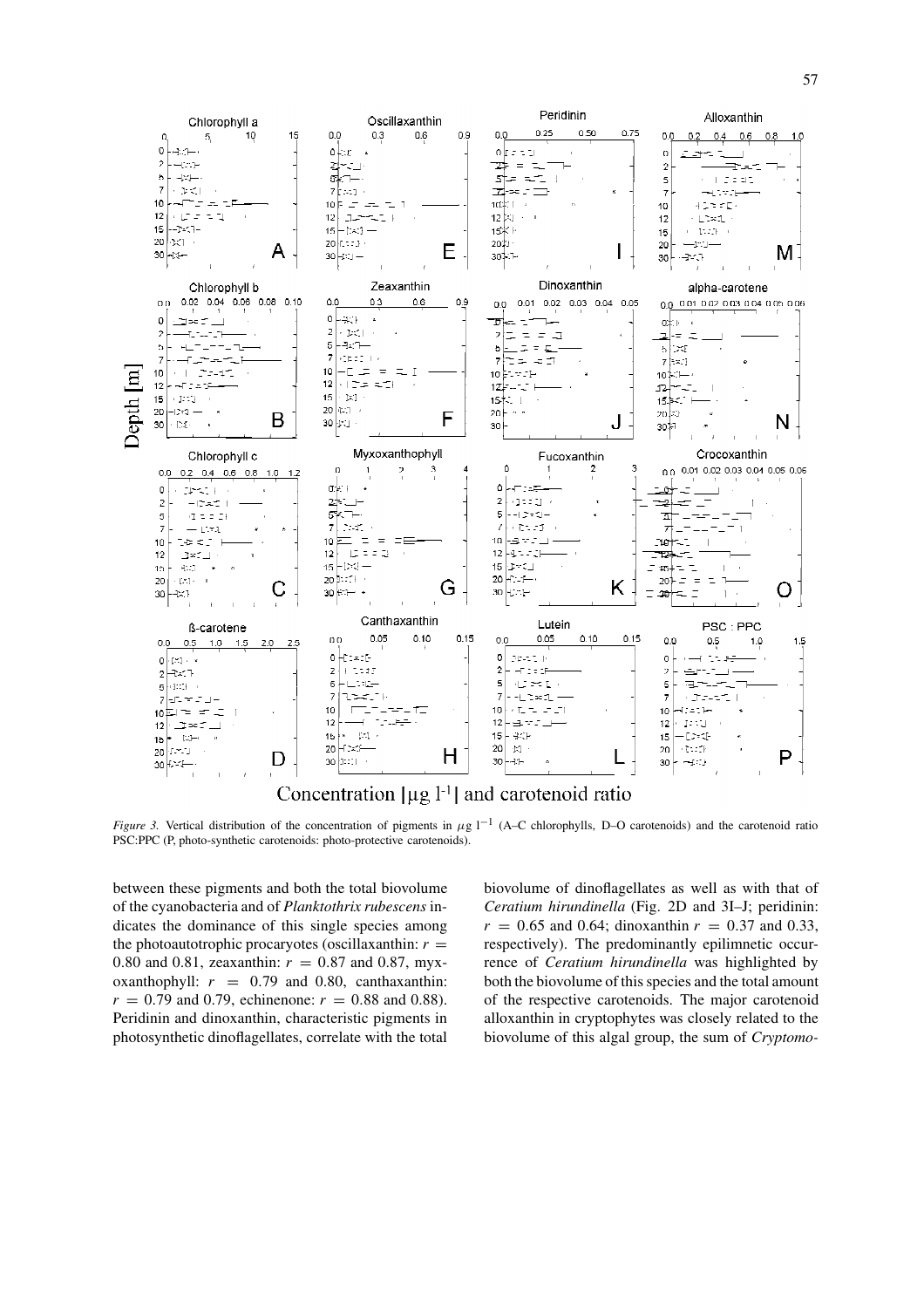*nas* species and, in particular, to *C. erosa* ( $r = 0.68$ , 0.69 and 0.73, respectively), while crocoxanthin was correlated to all *Rhodomonas species* but especially to *R. lens*  $(r = 0.54$  and 0.58, respectively). The epilimnetic dominance of the cryptophytes in general is illustrated by alloxanthin, while a more even distribution from the surface down to the deepest layers was emphasised by crocoxanthin. The major pigments of the chlorophytes and of the amalgamated group of diatoms and chrysophytes were closely related to the respective algae (lutein:  $r = 0.65$ , fucoxanthin:  $r = 0.84$ . Both pigments are again examples for evenly distributed pigments in the vertical 0–12 m.

### *Vertical pattern of the ratio of photo-synthetic versus photo-protective carotenoids*

The ratio of lipophilic accessory photo-synthetic versus photo-protective carotenoids (PSC:PPC) was higher and more fluctuating in the surface layer 0–7 m than at deeper depth (Fig. 3 P). Different behaviour of phytoplankton in the two layers was indicated by the relationship between this carotenoid ratio and the sunshine duration throughout the year (Fig. 4). At all sampling depths within the euphotic zone ( $\leq$ 7 m, Fig. 5 B) the phytoplankton was related to increased sunshine duration by the relative increase of photosynthetic versus photo-protective carotenoids (Fig. 4 A), but no relationship was found for the deeper layers (Fig. 4 B). The greatest response to sunshine duration was found at 5 m as indicated by a higher slope when compared with other surface layers. The mean relative light intensities in the euphotic zone at 2 m, 5 m and 7 m were 33%, 6.5% and 2.3%, respectively, in the metalimnion below the euphotic depth at 10 m and 12 m still 0.51% and 0.19%.

## *Seasonal dynamics of phytoplankton and controlling factors*

The seasonal dynamics of chlorophyll-*a* concentration, the stability of stratification in the water column (Schmidt stability), the depth of the euphotic zone  $(z_{\text{eu}})$  and the mixing layer  $(z_{\text{mix}})$  are shown in Figure 5. During thermal stratification the euphotic layer was deeper than the mixing depth. The sampling depths 2 and 5 m were representative for the epilimnetic layer during thermal stratification. Samples from 7 m represent the bottom layer of the euphotic zone and were already in the metalimnion. 10 and 12 m were always the dim-light layers below the euphotic zone



*Figure 4.* The hours of sunshine per day versus the carotenoid ratio PSC:PPC as in Figure 3 P for epilimnetic (A) and metalimnetic layers (B).

in the metalimnion. With the onset of stratification the chlorophyll concentration in the metalimnion became much higher than in the epilimnion (Fig. 5 A). From May to September, the three most dominant species reached on average 77–75% of total biovolume at 2 and 5 m respectively, 82% and 88% at 10 and 12 m. Most of these taxa were dominant in both the epi- and the metalimnion (*Planktothrix rubescens > Ceratium hirundinella >* unicellular centric diatoms *> Asterionella formosa > Fragilaria* spp. *> Anabaena lemmermannii > Phacotus lenticularis* and less frequent dominant was *Rhodomonas minuta*). In contrast, *Cryptomonas erosa* and *Gymnodinium helveticum* were dominant only in the epi- or the metalimnion respectively. In terms of the number of species, up to 9 taxa, on average 3–4 taxa contributed to at least 80% of total biovolume in the epilimnion, but only up to 6 taxa, on average 2–3 to that in the metalimnion.

The change of species in phytoplankton was evaluated by the similarity between two successive monthly samples (Bray-Curtis, see method). A low value was calculated between the samples February and March  $(2-3)$  for each depth (Fig. 5 A). Almost the same low value of similarity was calculated for the sampling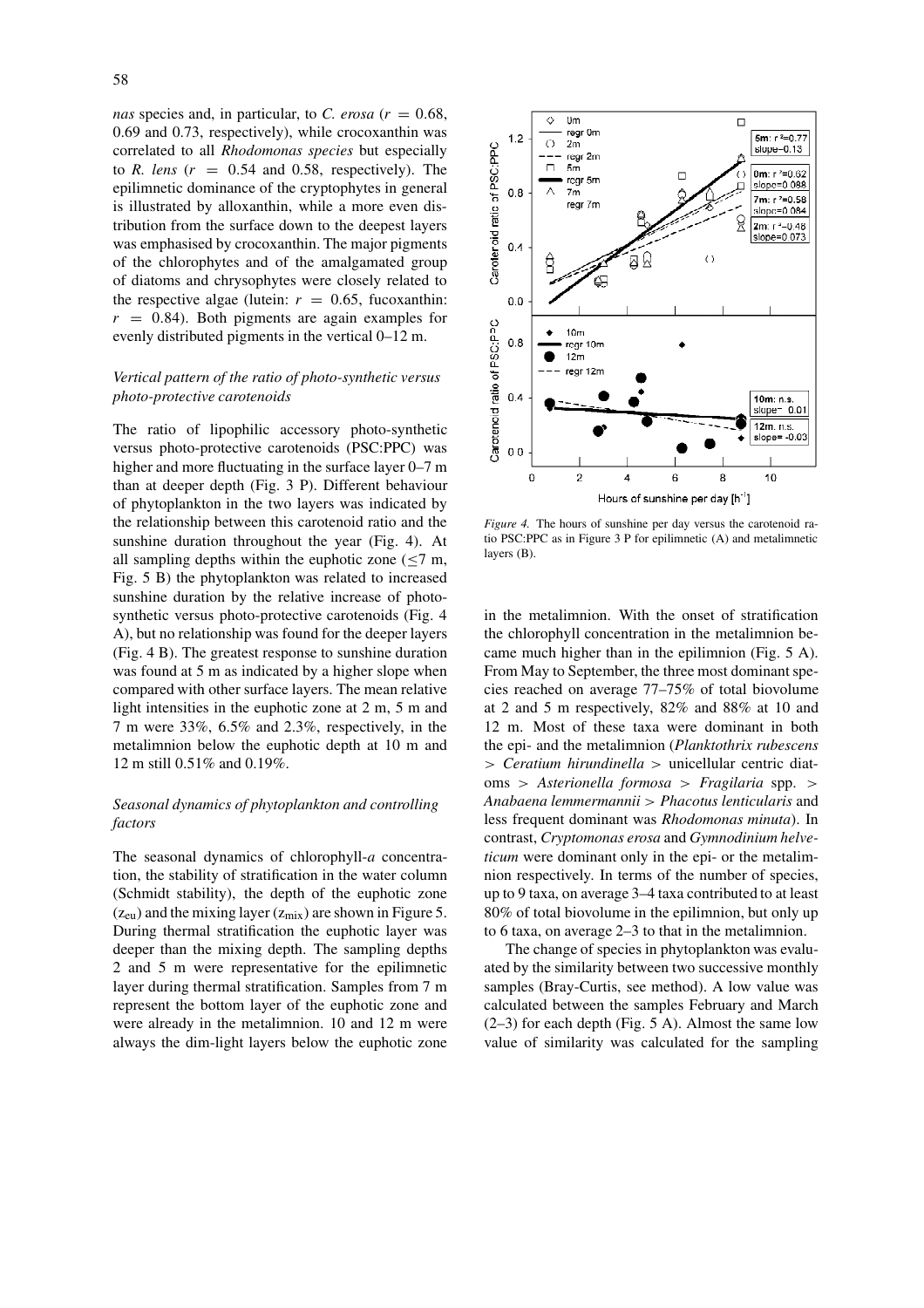

*Figure 5.* (A) Stability of stratification in the water column (Schmidt stability), concentration of chlorophyll-*a* in the upper epilimnion (2–5 m) and in the metalimnion (10–12 m). (B) Euphotic  $(z_{\text{eu}})$  and mixing depth  $(z_{\text{mix}})$ . (C–D) Change of individual species biovolumes in phytoplankton as similarity by Bray-Curtis between successive monthly samples (C) and between layers during thermal stratification from May to September as box-whisker plot (D). Significant differences between depth layers 5 m and 12 m in D are indicated by non-overlapping confidence (see 'Method').

pair March–April (3–4) for all depths. In other words, the share of biovolume of individual species in March and April was quite different from that of the previous month. Significant higher similarity values were reached from April to May before the onset of stratification indicated by low values of Schmidt stability and the narrow mixing depth (Fig. 5 A–C). A further increase in the similarity at 7, 10 and 12 m was concomitant with the onset of thermal stratification between May and June. Particularly high similarities,

The opposite trend was observed for the epilimnetic layer. With the onset of stratification, the similarity decreased again (5–6). Stable phytoplankton species composition could not be observed at any time between May and August. With decreasing stability of the thermal stratification and deeper mixing between August and September the similarity of phytoplankton composition decreased even at 2 and 5m.

The similarity of phytoplankton between October and November (10–11) was as low as between March and April (3–4). Therefore for both mixing periods, the same unstable phytoplankton composition was observed for all the investigated layers.

All similarity values for the stratified period May to September are compared in the box-plots of Figure 5D for all individual depths. High median values indicate the general trend of a stable phytoplankton composition in the metalimnion  $(7-12 \text{ m})$ . At the same time, the epilimnetic phytoplankton changed significantly from month to month, as shown by low similarity values. In particular, a significant difference in the change of phytoplankton composition at 5 m and 12 m is shown by non-overlapping notches.

The correlation between Bray-Curtis similarity and different variables is given in Figure 6. At all sampling depths within the euphotic zone  $(< 7 \text{ m}$ , Fig. 5 B) the Bray-Curtis similarity was significantly related only to the biovolume of zooplankton (rotifers and metazoan zooplankton). Bray-Curtis values for the metalimnetic zone below the euphotic zone, 10 and 12 m, were significantly related to all parameters except zooplankton. The close correlations to  $z_{eu}/z_{mix}$  and Schmidt stability (SCHMIDT) were in accordance with the general trend of low similarity values during mixing in spring and autumn, but high values during stratification in summer as shown in Figure 5. The higher the concentrations of chlorophyll-*a* and TP, the more similar was the phytoplankton composition between successive months, especially at 10 m. The more the biovolume amount contributed by the three most dominant taxa, the higher were the Bray-Curtis similarities at both metalimnetic depths below the euphotic zone.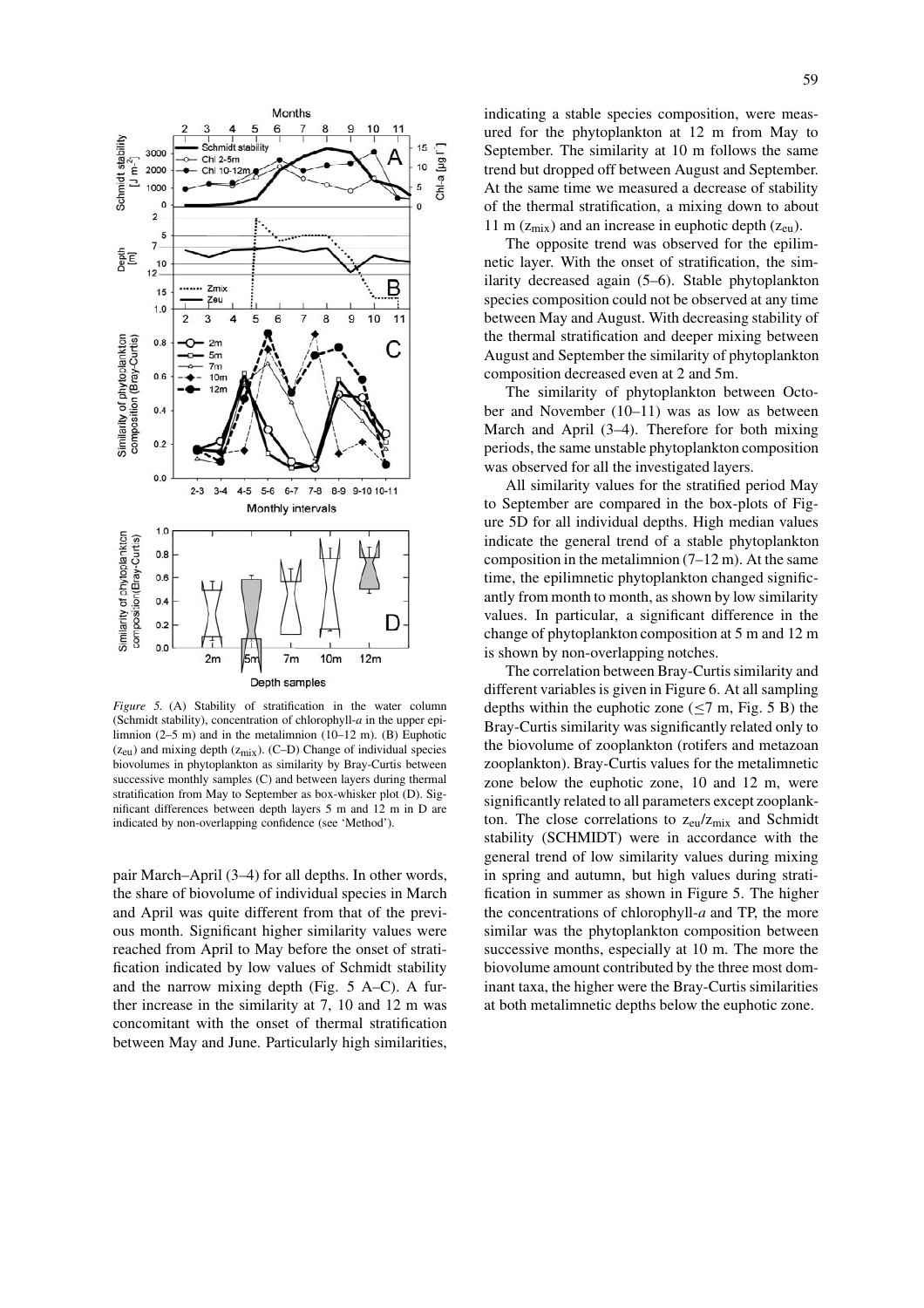

*Figure 6.* Pearson correlation between the similarity of phytoplankton between successive samples (Bray-Curtis) and variables: the ratio between euphotic to mixing zone (zeu/zmix), the stability of stratification in the water column (Schmidt stability, Schmidt), Chlorophyll-*a* concentration (Chl-*a*), the percentage contribution of the three most dominant species to phytoplankton biovolume at each sampling date (b%3ds, 80% marked dashed line), total phosphorus concentration (TP) and the biovolume of zooplankton (BioZoo). Except  $z_{\text{eu}}/z_{\text{mix}}$  and Schmidt stability the correlations were calculated between both values of the respective depths.Data cover all sampling intervals (*n* = 9, February–November). Coefficients and 0.95 confidence intervals of regression lines are shown only for significant correlations. Significance is marked as:  $* - P < 0.05$ ,  $* - P < 0.01$ , n.s.- not significant.

#### **Discussion**

A metalimnetic deep chlorophyll maximum below the euphotic zone mainly built by *Planktothrix rubescens* as observed in Ammersee is common in deep mesoeutrophic lakes and can be assigned to one of the four main types of deep-living algal communities suggested by Adler et al. (2000). A number of species were common at deep layers in Ammersee even if less dominant than *Planktothrix rubescens*. This occurrence of species of various phytoplankton groups in the region of the deep chlorophyll maximum has also been described by other studies (e.g. Haffner & McNeely, 1989; Lindholm, 1992; Gervais, 1998; Flaim et al., 2003). The distribution of species ranging from the surface down to layers below the euphotic zone is discussed as temporary or stationary vertical niche separation, to avoid washing out and grazing, overcoming nutrient limitation by obtaining access to

enhanced or other nutrient reserves than at surface (e.g. Sommer, 1982; Jones, 1991, 1993; Arvola et al., 1991; Gervais, 1998). Oligotrophic alpine lakes, however, rarely have a deep chlorophyll maximum (e.g. Teubner, 2003).

Considering thermal stratification and light as relevant for vertical co-colonisation three spatially distinct environments for phytoplankton were allocated within the top 12 m in Ammersee: the euphotic epilimnion, the euphotic metalimnion and the metalimnion below the euphotic zone with dim-light less than 1%. The phytoplankton assemblages in these three spatial layers were confirmed by both the results of phytoplankton counting and the analysis of specific pigments (Schmid et al., 1998; Descy et al., 2000). Photosynthetic dinoflagellates as identified by peridinin, and particularly *Ceratium hirundinella*, were frequent in the euphotic epilimnion, which is in accordance with the hypothesis of vertical migra-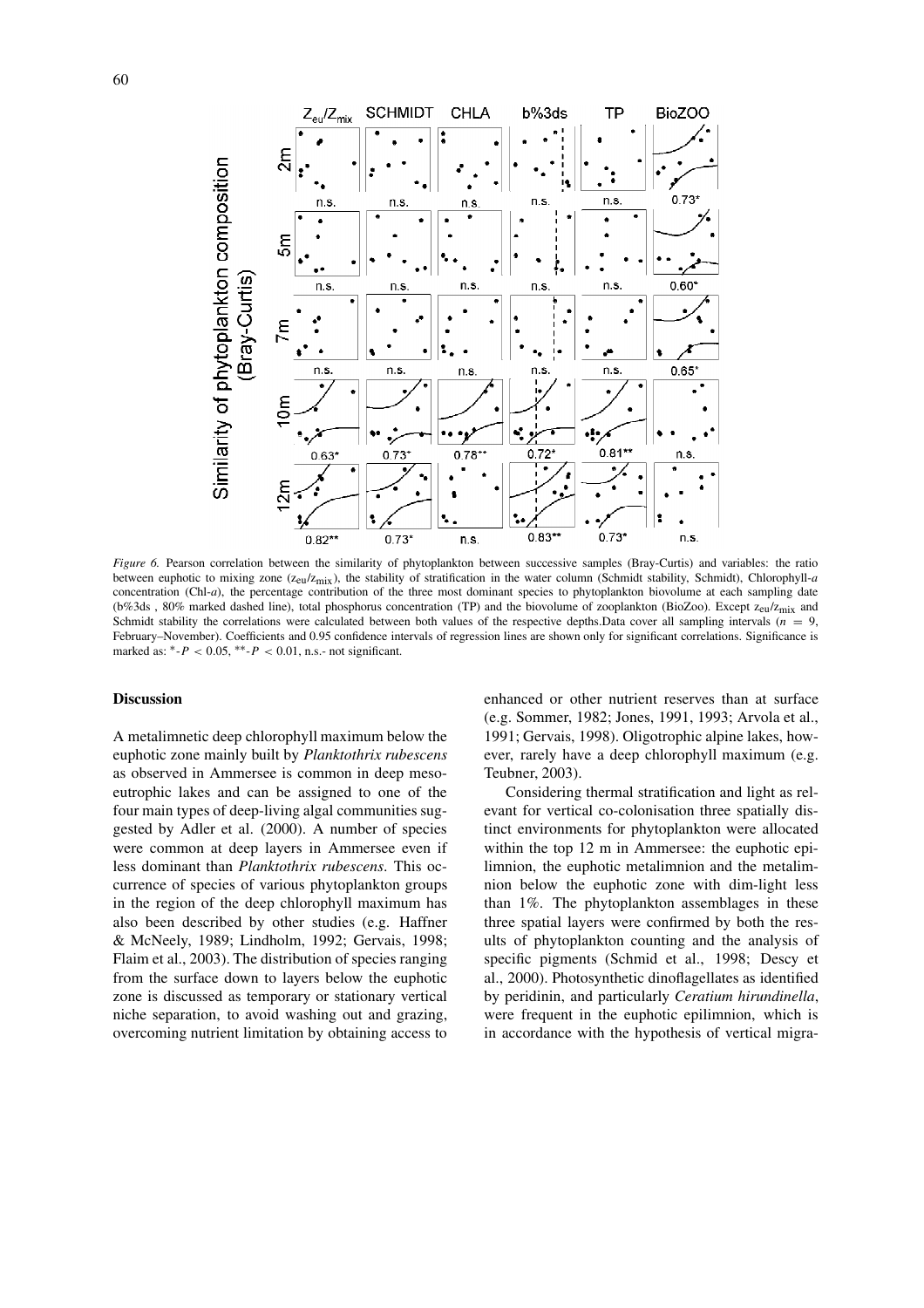tion in dinoflagellates being mainly controlled by the underwater light (Heaney & Talling, 1980; Moore, 1981). *Chrysochromulina parva, Dinobryon divergens, Rhodomonas species, Gymnodinium helveticum* and some diatoms were common in the epilimnion but had also pronounced biovolume peaks in the euphotic metalimnion. Most of them are flagellated species known for specific patterns of diel vertical migration in response to daily fluctuating conditions in the environment (e.g. Sommer, 1982; Rott, 1983; Sommer, 1988; Arvola, 1991; Gervais, 1997 a). Many species do not avoid migration even through steeper gradients near the metalimnion which all could support a highly diverse phytoplankton structure along deep verticals in principle. The carotenoid ratio PSC:PPC suggests however, that the euphotic layer (*<*=7 m) can be seen as a homogenous community of photosynthetic organisms functionally related to the duration of sunshine throughout the year. The carotenoid ratio of phytoplankton layers below the euphotic zone was not related to sunshine duration nor were other ratios of lipophilic pigments such as, e.g., all photosynthetic pigments including chlorophylls versus photo-protective carotenoids (not shown). Phycobilins became increasingly important for cyanobacteria and cryptophytes under dim-light conditions and narrow spectral range. Gervais (1997b) concluded from experiments on light-dependent growth and dark survival that acclimatisation to low-light environment is an important pre-adaptation for the dominance of *Cryptomonas* species near the chemocline. Light acclimatisation below the compensation point to dim-light stimulates uptake of organic compounds in *Planktothrix rubescens* as indicated by in situ experiments on photo-heterotrophy by Zotina, Köster & Jüttner (pers. comm.). Both *Cryptomonas* and *Planktothrix* contribute to the deep chlorophyll maximum by active growth rather than by migration or sinking of cells, or depthadjustment of filaments respectively (Gervais, 1997a; Bright & Walsby, 2000). The distinct carotenoid ratio PSC:PPC between 2–7 m and 10–12 m referred therefore mainly to the distinct phytoplankton composition between euphotic layer and the metalimnetic layer below 1% light intensity and did not show in detail the acclimatisation to underwater light climate (e.g. Descy et al., 2000; Teubner et al., 2001).

Mixing in both spring and autumn led to comparable low species similarities, indicating the same rapid change of species/rapid shift of individual biovolumes during rapid nutrient turnover. During stratification, the only two layers which were significantly different in terms of change in species composition were 5 m and 12 m. These layers were representative for the two extreme conditions in the vertical, the epilimnetic euphotic zone with significant response to sunshine duration and the metalimnion below the euphotic zone with dim-light less than 1%, respectively.

Reynolds (1993) and Padisák (1994) supposed that a near-equilibrium state at environmental constancy requires 12–16 generations spanning 35–60 days in summer. Calculating the Bray-Curtis similarity measure from monthly intervals implies integration over several generations. Doubling times estimated from maximum growth rates under laboratory conditions range from 3.3 days in slow growing species such as *Ceratium hirundinella* to 1/2 day in fast growing unicellular diatoms. The doubling time of 2.8–5.3 days for a mixture of *Cryptomonas* measured by in situ growth rates in a deep living population (Gervais, 1998) was much longer than the 0.85 days expected from culture experiments (Morgan & Kalff, 1979). Similarly, a natural metalimnetic population of *Planktothrix rubescens* in Lake Zürich had doubling times of 7 days (Zotina, Köster & Jüttner, pers. comm.) compared to 1.7 days in culture (Meffert, 1971). We can therefore expect that this species has at least 4 generations during a monthly interval, while for most other species 30–75 generations can be expected (Reynolds, 1984). The dominance of individuals with long generation time, as we can expect for species in the metalimnion below the euphotic zone, implies a low change between the individual biovolumes of species, hence high Bray-Curtis similarities, if no other factors disturb the constancy of phytoplankton composition.

Significant relationships between zooplankton and phytoplankton in the epilimnetic layers substantiate this zone as homogeneous. Although only three species made up 80% of biomass at times, fluctuations within the community remained large. Judging from the small vertical migration amplitude of zooplankton in Ammersee (Morscheid & Mayr, 2002), separate impacts can be ascertained for epi- and metalimnion (Lampert, 1992; Adrian et al., 2001). Zooplankton had very little effect on phytoplankton species assemblages in the metalimnion while parameters related to stratification such as  $z_{eu}/z_{mix}$  and the Schmidt stability as well as those of trophy (TP, Chl) correlated with species changes.

To summarise, we defined steady state conditions in lake Ammersee as a stable community in terms of species composition and standing crop. Both aspects of stability in phytoplankton are shown in Figure 7.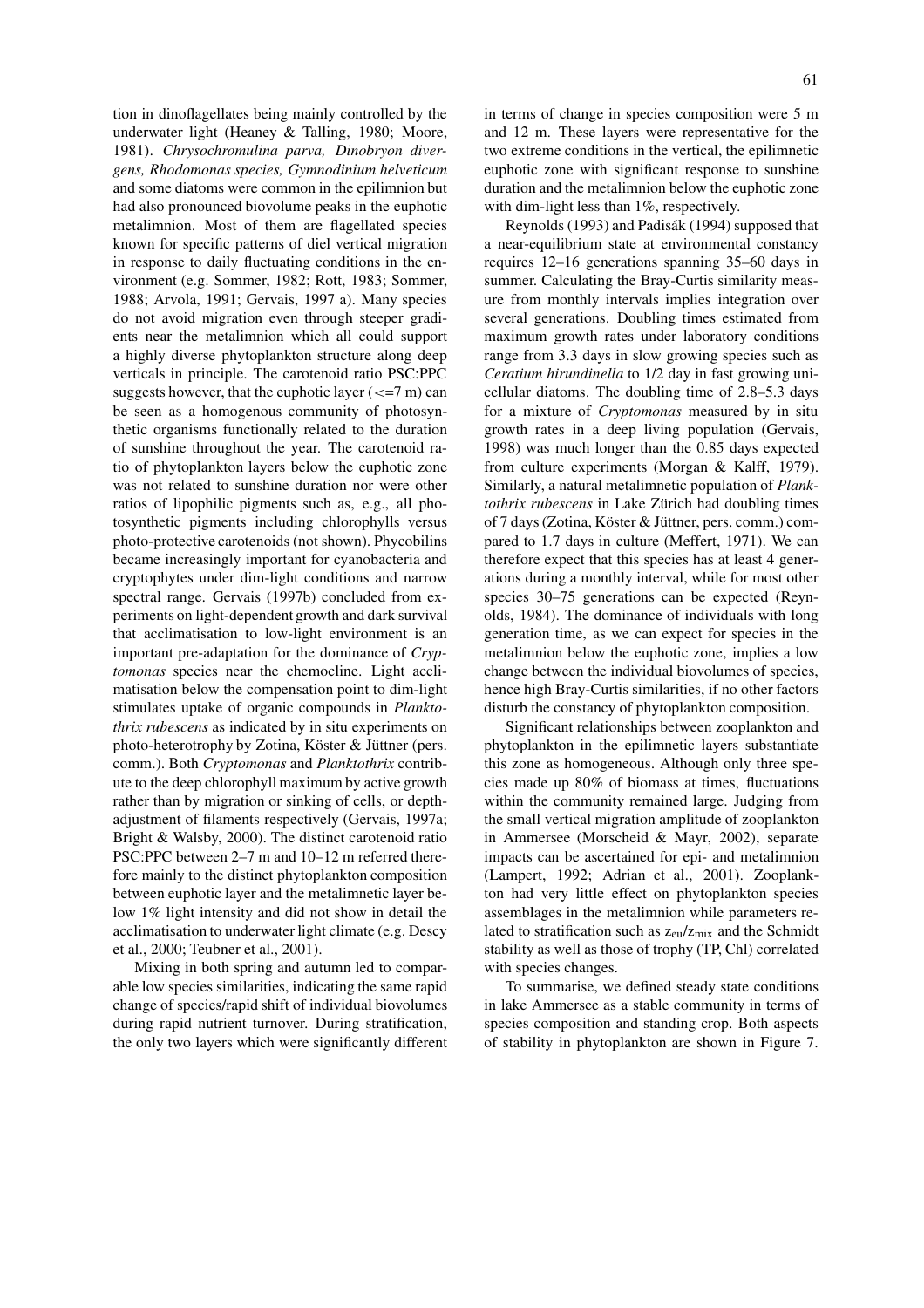The stability of species composition was measured by Bray-Curtis similarity between monthly samples. The 'perfect' equilibrium state measured by Bray-Curtis similarity is theoretical given by the value 1 (given as percentage it is equal to 100%), and would indicate no change of individual biovolumes of species from month to month. The stability of standing crop was evaluated by the net change of total biovolume from month to month. The 'perfect' equilibrium state in terms of standing crop is given by net change values of zero, means no increase or decrease of biomass, a perfect balance between production and losses. The definition of a steady state assemblage on both ends holds true only for metalimnetic layers at light levels below 1% in Ammersee. High values for similarity of phytoplankton composition of more than 80% are reached at almost zero net changes of phytoplankton. In contrast, similarity indices from all the euphotic layers never reached 60% and were usually significantly lower even if biovolume net changes were around zero. This result confirmed non-steady state assemblages at the epilimetic layer in other deep lakes (e.g. Dokulil & Teubner, 2003; Salmaso, 2003) and the hypothesis that steady state conditions occur less regularly in deep lakes and are less predictable compared to surface layyers in shallow polymictic lakes (Mischke & Nixdorf, 2003; Nixdorf et al., 2003).

The arched-shaped pattern in Fig. 7 implies that the lowest changes of species composition can be assumed at zero net change rates of total biovolume. The similarity of species composition between consecutive monthly samples at both layers, the epilimnion and the metalimnion, however, did not exceed 60 and 80% respectively. Hence the internal structure of plankton community altered even if no changes on higher level of aggregation were measured, a sign for compensatory changes in species populations within a community. It supports the idea by Scheffer et al. (2003), that plankton dynamics at higher level of aggregation, such as e.g. the total biovolume, are more predictable than on species level.

### **Conclusions**

Steady state assemblage defined as a stable community hold true on both ends, a stable composition by low changes of individual biovolumes of species (Bray-Curtis) and stable standing crop by no net changes of total phytoplankton biovolume for metalimnetic layers at light levels below 1% in Am-



*Figure 7.* Relationship between the similarity of species composition (Bray-Curtis as measure for the change of individual biovolumes of species from month to month) and the net change of biovolume for the phytoplankton in the euphotic epilimnion (2 and 5 m), the euphotic metalimnion (7 m) and the metalimnion below the euphotic zone with dim-light less than 1% (10 and 12 m).

mersee. No steady state assemblages, however, were found for the euphotic layer. Focussing on phytoplankton composition these findings were further substantiated by relationships between Bray-Curtis similarities and environmental-biotic parameters. Stable phytoplankton composition in the metalimnion below 1% light intensity was associated with the increase of thermal water stability, high TP and with times when the three dominant species contributed more than 80% of total phytoplankton. No statistically significant influence of zooplankton biomass on species changes was observed in the metalimnion. Therefore the metalimnetic plankton community below 1% light can be seen as bottom-up controlled. The ratio of photosynthetic versus photoprotective carotenoids functionally related to the duration of sunshine throughout the year suggests, that the euphotic layer (*<*=7 m) can be seen as a homogenous community of photosynthetic organisms. The change of species in this euphotic layer was not significantly related to thermal stability, TP or the dominance structure of phytoplankton, but linked with the zooplankton biomass and therefore seemed to be top-down controlled. From our observations, we can conclude that only during stratification, and only in the metalimnion below the euphotic zone, can steady state assemblages be expected in the deep mesotrophic Ammersee.